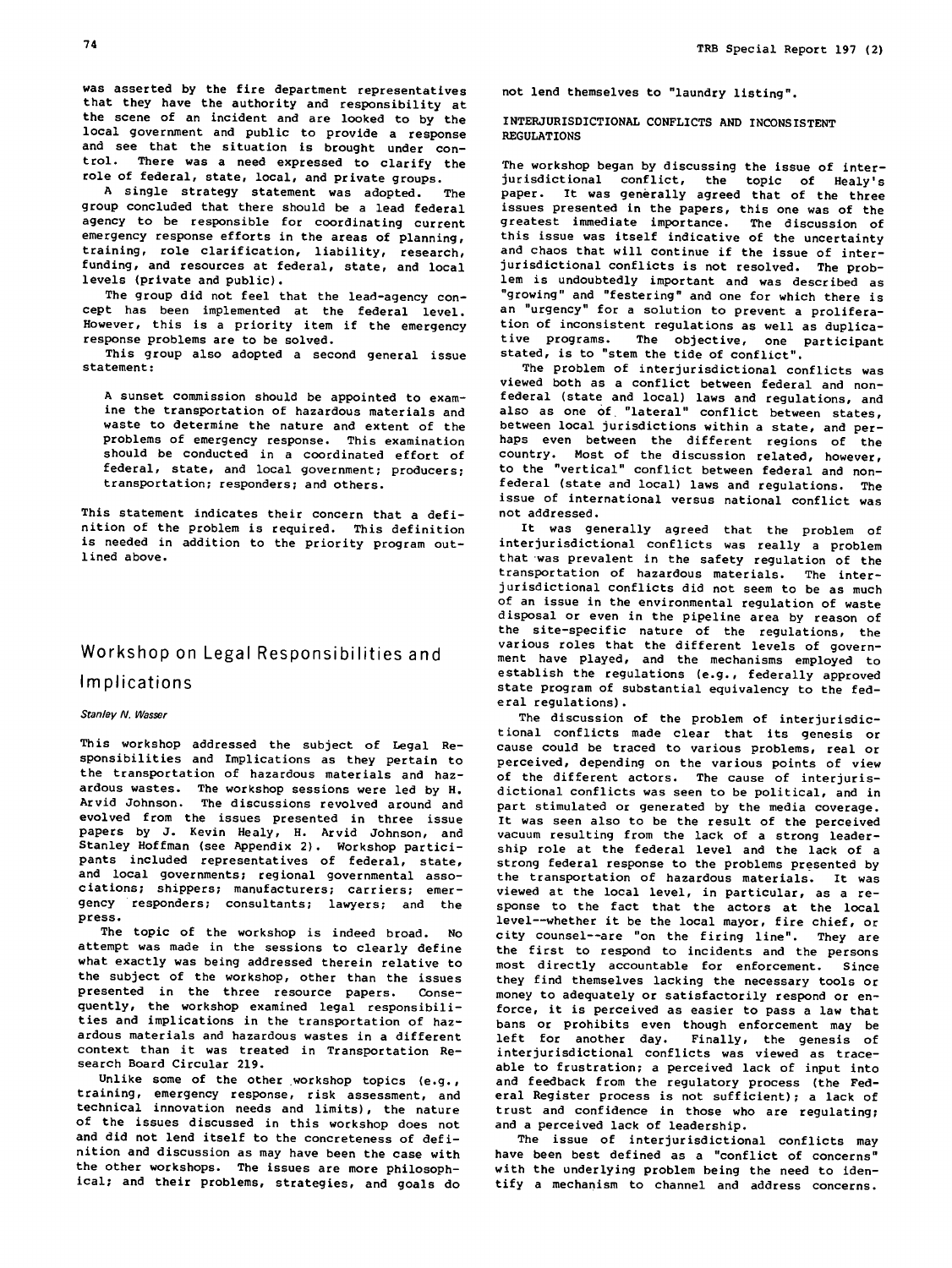With such a mechanism in place, it was felt that federal regulations would better reflect those concerns.

The apparent workshop consensus was that the problem of interjurisdictional conflicts would be<br>characterized by four terms: (a) partnership--a characterized by four terms: partnership between \_the federal and non-federal actors qualified by a strong leadership role or primary role or key role by the federal government in that partnership; (b) partnership--the Federal Register process for various reasons is not sufficient, and state and local actors desire what they perceive as more participation in the regulatory process, although this lack of participation may be the result of a lack of time, resources, and expertise by the local actors; (c) coordination--the various roles of the federal and non-federal actors need to be better coordinated and defined; and (d) communication--not really defined by the discussions but reflecting a need to permit the exchange and consideration of each of the other points of view. These terms or concepts characterize the basis for the process of regulation and of how the actors can interact. It was suggested that once the process is developed, enforcement and training would fall into place.

The matter of uniqueness at the state, or more particularly the local, level was discussed as being a primary issue in the shaping of the regulatory relationships between the federal and non-federal actors. Although it was discussed whether the local uniqueness is merely a perceived rather than a real problem, there was more feeling that perhaps federally issued guidelines to assist state and local actors in addressing their particuiar problems would reduce some of the interjurisdictional conflicts.

One participant, following up on the issue of participation, characterized the matter as follows: If the problem is that the federal regulations are seen as inadequate to protect a given community and its perceived "local uniqueness", then the real issue is how to have better participation of the localities to produce an acceptable level of risk within their present resources. However, if no regulations could protect a given locality, the problem is not the regulations but how to best protect the people of the locality at any level of risk. The participant noted that localities are not necessarily proposing to "regulate" but to "prohibit". If this is so, the participant concluded that the solution is not regulatory but hardware- i.e., the people and money to meet the level of risk inherent in the regulations. The key question, suggested the participant, is what the partnership is going to do once it is formed.

Several examples of the partnership exist. EPA works closely with states and existing national organizations of local governments to work on national problems such as the manifest system. FEMA works with states on emergency-response matters. BCMS and DOT have cooperative enforcement agreements with states involving information exchanges, joint investigations, and cooperation in reporting and training.

The HM-164 rulemaking on routing of radioactive materials was a reference point for discussion of the various facets of the interjurisdictional conflict problem. Some participants seemed to view the process of that rulemaking as permitting extensive input and therefore reflecting local uniqueness, and as a "significant step" and a "useful pattern" for future regulations. Others viewed the process skeptically and as not one that truly reflected local or even national concerns. One participant viewed MM 164 as addressing the problem of special interests.

As the discussion evolved further, certain perceived needs or concerns of state and local actors became identifiable. It was generally agreed that

if the federal government is to have the dominant or primary role in regulation--a proposition that received no real dissent--then the federal government would have to respond to state and local concerns with technical assistance and funding in the areas of knowledge, education, training, and enforcement. The unstated proposition, except by one participant, was that, if preemptive federal regulation, tempered by a responsiveness to state and local problems, is to be accepted, then the federal government must, as a sort of quid pro quo, assist the state and local actors who are, for all intents and purposes, left with the responsibility for enforcement and emergency response. This reality is, as the discussions indicated, an increasing one as the federal government returns more responsibility to the states and local governments and, as is now being done, urging states, even by legislation, to adopt and then enforce the federal regulatory schemes.

Certain goals were identified as necessary to any mechanism, strategy or solution that would be implemented to address the issue of interjurisdictional conflict. It was the consensus that there is a need to strive for uniform and consistent standards modified only when necessary by local concerns of true uniqueness. It was the consensus that an effective mechanism(s) is needed for state and local input, but that after this input is received there must be certainty of decision in the regulatory standard or policy or requirement to be imposed. It was the consensus that the solution or strategy to resolve the interjurisdictional conflict issue must provide a means to "take the presure off" the local government actors, such as a mechanism that permits the local government actor to deal with other local governments rather than the federal government. Finally, it was the consensus that the solution or strategy must resolve, or at least address, the issue on a partnership basis with shared participation, coordination, and communication.<br>Three recommended strategies or

Three recommended strategies or mechanisms evolved from the discussions. The first strategy is a "voluntary" one. It contemplates that a meeting would immediately be called, perhaps sponsored by DOT, of the interested state and local actors and by using existing state and local associational organizations to work out, or to establish a mechanism to work out, the interjurisdictional conflicts. The second strategy or mechanism calls for DOT to voluntarily set up an advisory council, perhaps through the Federal Advisory Committee Act, to assist DOT in establishing its regulatory guidelines and perhaps even adjudicating or assisting in adjudicating interjurisdictional disputes. The third strategy or mechanism contemplates a legislatively mandated advisory council, such as with the Federal Pipeline Safety Act, with a fixed charter and with the authority to issue binding rulings in case of proposed regulations on the federal, state, and local actors and the authority to use some form of an adjudicatory process to resolve conflicts. This mandatory council was viewed as a possible mechanism to take the heat off both the local as well as the federal actors.

Whatever the strategy or mechanism, the consensus appeared to be that the mechanism must address a long-term solution as well as a solution for the interim, present period. It was also considered that, even if the advisory council should maintain its high profile only on issues of national scope, it should not be a substitute for individual filings on each issue. Also, it was agreed that any advisory group that may be employed must be perceived from below as an effective forum of and for communication.